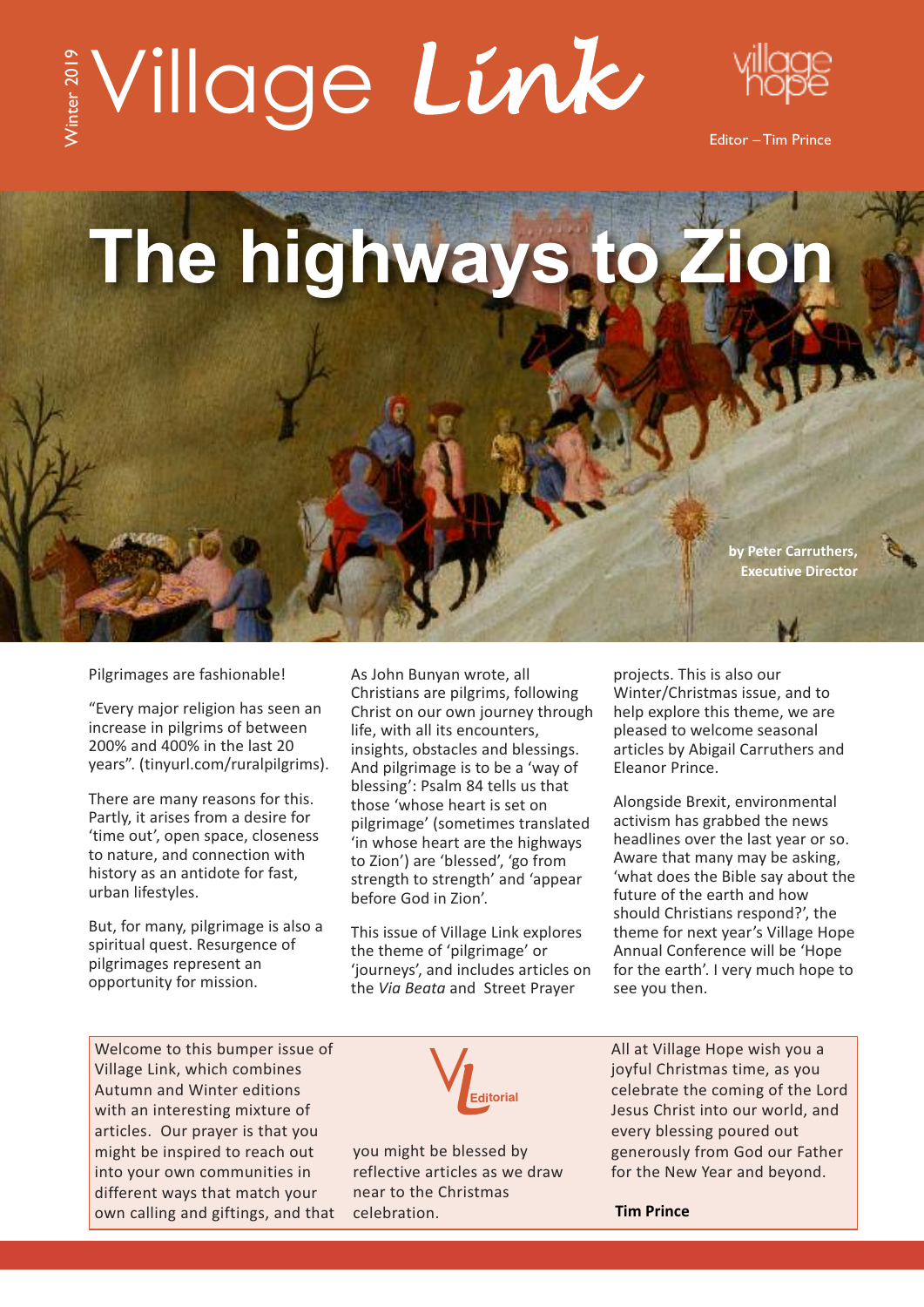## **Exile and hope**

*In the Lord I put my trust; how can you say to my soul, "Flee as a bird to your mountain"? For look! The wicked bend their bow, they make ready their arrow on the string, that they may shoot secretly at the upright in heart. If the foundations are destroyed, what can the righteous do? (Psalm 11: 1-3)*

Every society has foundations. Shared beliefs and values, and institutions that reflect and enact these, are the bedrock of any ordered and enduring society. In Britain, for centuries, these foundations have been 'Christian'.

This is not to say that every individual was a Christian in the sense of personal faith in Jesus Christ. Rather, it connotes a society and culture grounded in what US theologian Francis Schaeffer described as a 'biblical consensus' <sup>i</sup> and Bishop Lesslie Newbigin termed, a 'Christian plausibility structure'. ii

Fundamental British values, of the rule of law and equality of every person before the law, freedom of conscience, speech, assembly and religion, and representative democracy, all find their origin in Judaeo-Christian belief, thought and practice - all were "formed in the crucible of the Christian faith". iii And these values have been "recognised worldwide as defining our national identity," iv and as providing the seeds of freedom and democracy in many other nations throughout the world. v

#### **Foundations destroyed**

But Britain is no longer 'Christian'. And its foundations are crumbling.

Granted, there remain many Christian vestiges in our customs, culture, institutions and landscape (and these may be more evident in rural areas) and nearly 40% of people still describe themselves as Christian. vi But Christianity no longer provides the nation's moral consensus. For many, it is just a heritage museum, another voice in the pluralist cacophony, or a 'lifestyle choice'. But for others, Christianity, with its truth claims, is offensive, an affront to the gods of pluralism, relativism, humanism and paganism.

We should not underestimate just how seismic and traumatic this is for many in our nation, and in other nations suffering the same loss. It is a form of bereavement and we are still in mourning.

"Do not take this lightly", wrote Francis Schaeffer (speaking of the US), "it is a horrible thing .. to look back and see my country and my culture go down the drain in my own lifetime. It is a horrible thing that 60 years ago you could move across this country and almost everyone, even non-Christians, would have known what the gospel was. A horrible thing that 50 to 60 years ago our culture was built on the Christian consensus, and now this is no longer the case." vii

And it is not just the Christian consensus that is crumbling, but the foundational social structures of marriage and family (Genesis 2:24), instituted by God for all people, and even humanity itself (Genesis 1:26- 27).

As Rod Dreher put it, "despite our wealth and technological sophistication, we in the modern West are living under barbarism, though we do not recognise it. Our scientists, our judges, our princes, our scholars and our scribes are at work demolishing the faith, the family, gender, even what it means to be human. Our barbarians have exchanged the animal pelts and spears of the past for designer suits and smart phones". viii

The outcome of this is not only a 'no-longer Christian Britain', but a

#### by Peter Carruthers

'broken Britain', without order, vision or restraint (Proverbs 29:18; 2 Timothy 3:1-5).

There is a profound danger in this, made even more acute as we contemplate our present political crisis. As Schaeffer went on to warn (in his remarkably prophetic last book, published in 1984), "when the memory of the Christian consensus which gave us freedom within the biblical form is .. forgotten, a manipulating authoritarianism will .. fill the vacuum, [which] will gradually force form on society so that it will not go into chaos – and most people would accept it." ix

#### **Exile**

The situation for Christians in Britain can be likened to the destruction of Jerusalem and the exile of God's people to Babylon in the 6C BC. And the latter's experience, as recounted and interpreted by the prophet Jeremiah, provides powerful insights, a message of hope and an agenda for action for believers in 21C Britain.

#### **Insights**

Our 'Babylon' is, I believe, the end of 'Christian Britain'. Just as the ancient exiles underwent the loss of temple, priesthood and worship, nation, city and monarchy, so we today are experiencing the loss of Christian privilege, power and influence, and the crumbling of church institutions and the institutions that bound church and state together. Neither circumstance arose by chance. Behind these visible states of affairs was, and is, God's hidden governance. The prophet's task, then and now, is to make this visible - to understand the lived reality of history as the arena of God's purpose and activity.<sup>x</sup>

For ancient Israel, as Jeremiah declared, destruction and exile were covenantal sanctions consequent upon repeated violation of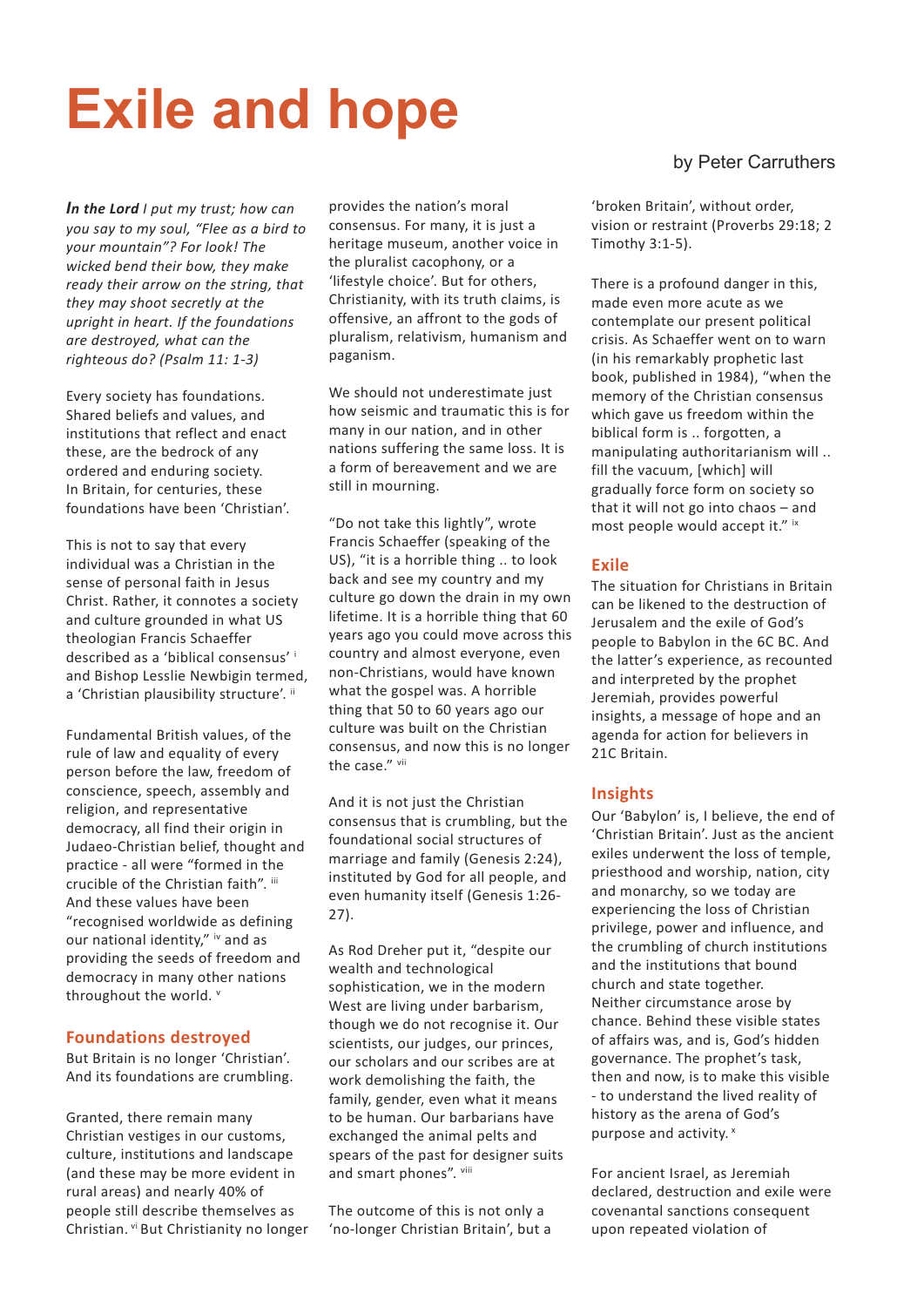covenantal conditions and repeated refusal to repent (eg Deuteronomy 30:15-20). The people were the authors of their own demise.

We may be wary of drawing too close a parallel between their situation and ours. But Christians in Britain need to ponder deeply on the causes of our own crisis, and our, and our predecessors', role in bringing it about. Judgement, after all, begins with 'the household of God' (1 Peter 4:17). One alternative translation of Psalm 11:3, quoted above, is, 'if the foundations are destroyed, *what have the righteous done*?'!

#### **Hope**

Yet, in God's economy, judgement and mercy walk hand-in-hand. Beyond destruction and exile is a 'future and a hope' (Jeremiah 29:11).

Then and now, the foundation of hope is that 'God is sovereign'. He is the maker of all things, the King of the nations; nothing is too difficult for Him (Jeremiah 10:6-16; 27:5; 32:17). In Psalm 11, the answer to the question, 'if the foundations are destroyed, what can the righteous do?' (v 3), is an affirmation of trust (v 1) in the Lord who reigns from heaven (v 4).

And the sovereign God has plans for His people (Jeremiah 29:11), specifically for His faithful remnant (eg Jeremiah 23:3, 31:7), no longer centred around the institutions of Temple and monarchy, but around family and community, Sabbath and synagogue, with God's Word at the centre. xi In the exile, "we can see the transition to a remnant community with a hope commensurate with modest political ambitions and deep commitments to the Torah". xii

Likewise, our future as Christians in Britain is also as a faithful remnant, not dependent on institutions of church and state, but as communities characterised by radical discipleship, loving fellowship, humble service, and reaching the lost, with close

attentiveness to the word of God. The latter is particularly significant: we have played fast and loose with truth, and need to return to His word.

#### **Action**

What, then, should the righteous do?

We should not spend too much time looking back or pinning our hopes on reversing the trends of decades and saving 'Christian Britain'. Like the Jews of the 6C BC, we need to accept exile. The 'good figs' (Jeremiah 24:1-10), those who 'chose life' (Jeremiah 21:8-9), were, contrary to prevailing opinion, the ones who surrendered and went to Babylon. Our situation in post-Christian Britain requires the "abandonment of the reversal model and the embracing of a dispersal or *diaspora* mission agenda such as we find in the book of Acts". xiii

This is, after all, what Jesus prepared His disciples for. His Kingdom is not of this world, and we are not to use the world's methodology (John 18:36), but rather to be a counter current, shining as lights in the world's darkness (Matthew 5:14-16). He warned of the world's hostility (Matthew 10:22) and trouble (John 16:33), but commanded us to go into all the world and preach the gospel and make disciples (Mark 16:15; Matthew 28:19).

We should not spend too much time

looking forward, whether in expectation of revival any time soon or speculating about the end times. Although Jeremiah made clear God's intention to restore Israel to the land in the future and to judge the nations, their priority was to concentrate on living faithfully in Babylon for the present (Jeremiah 29:4-11). Similarly, our ultimate hope is in Jesus' return, our redemption, and final judgement, and He expects us to understand world events in the light of Scripture and be watchful and ready for His return (Matthew 24:3- 44; Mark 13:2-37). But the faithful and wise servant is the one who is busy looking after the household when the master returns (Matthew 24:45-47).

As above, this means accepting our changed status and living out our calling as a faithful remnant. But, as for the ancient exiles, it also means getting on with everyday life, securing the next generation, and working and praying for the peace and wellbeing of our nation and its leaders (Jeremiah 29:5-7; 1 Timothy  $2:1-4$ ).

*The Lord is in his holy temple; the Lord's throne is in heaven; his eyes see, his eyelids test the children of man. The Lord tests the righteous, but his soul hates the wicked and the one who loves violence. For the Lord is righteous; he loves righteous deeds; the upright shall behold his face. (Psalm 11:4-5, 7)*

<sup>i</sup> Schaeffer, F A. 1984. The great evangelical disaster. Illinois: Crossway Books. ii Newbigin, L. 1989. The Gospel in a pluralist society. London: SPCK. iii Nazir-Ali, M. 2008. Breaking faith with Britain. Standpoint Magazine, tinyurl.com/standpointna iv https://tinyurl.com/britishchristian. <sup>v</sup> Hannan, D. 2013. How we invented freedom and why it matters. London: Head of Zeus. vi https://tinyurl.com/bsasreligion vii Schaeffer, 1984. Op cit, p 29. viii Dreher, R. 2017 The Benedict Option, p 17. New York: Sentinel. ix Schaeffer, 1984. Op cit, p 23.

- <sup>x</sup> Breuggemann, W. 2011 The theology of the book of Jeremiah. New York: Cambridge University Press.
- xi Hill, C & M. 2016. Living in Babylon. Handsel Press.
- xii Breuggemann, 2011 Op cit, p 129.

xiii Greene, C & Robinson, M. 2008. Metavista. Milton Keynes: Authentic Media.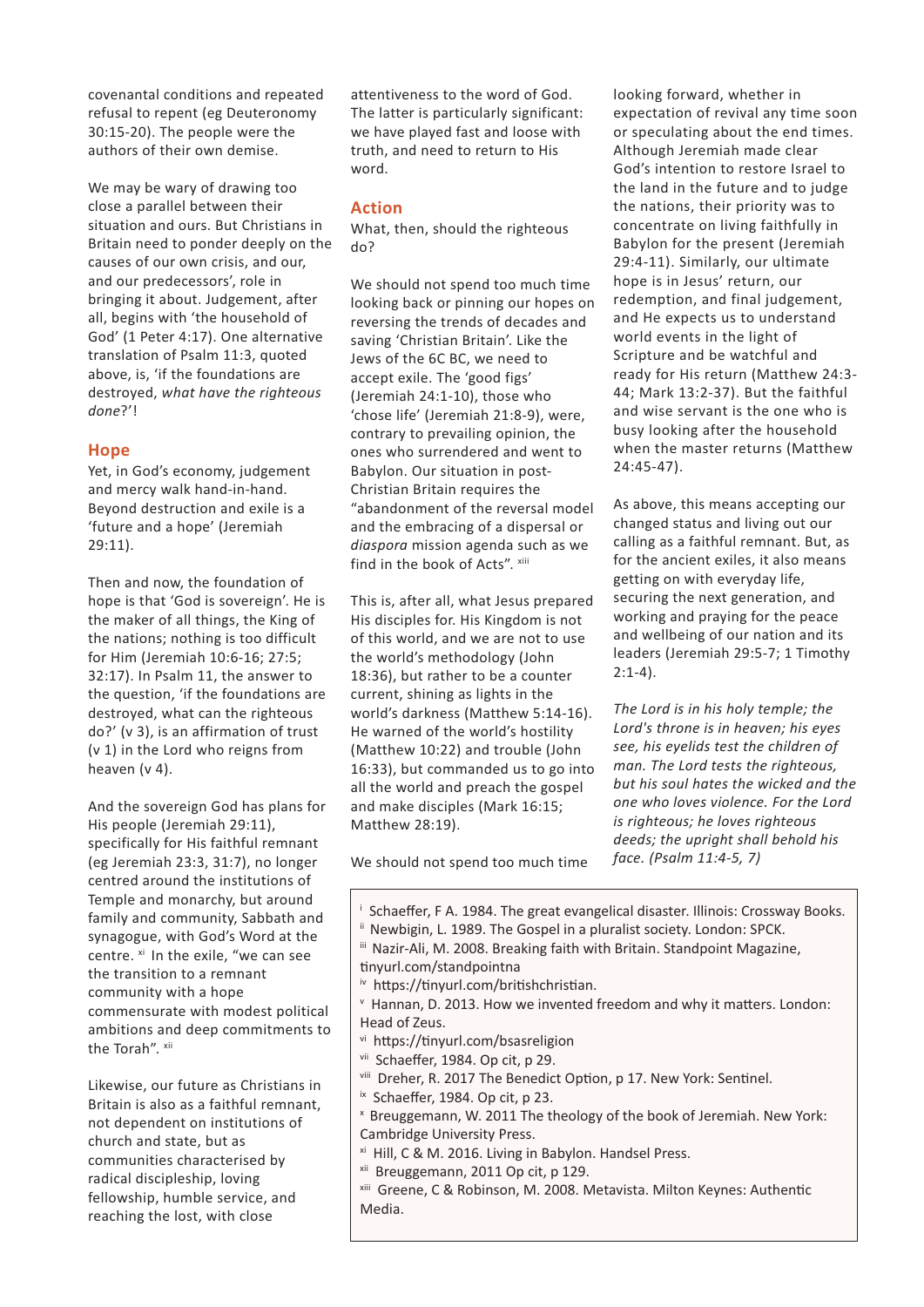# **The way of blessing**

by Peter Carruthers

#### **The** *Via Beata*

Some months ago, a friend introduced me to the *Via Beata*, the 'way of blessing' (viabeata.co.uk). The *Via Beata* is a new pilgrim trail from Lowestoft to St David's - the easternmost and westernmost points of Great Britain. The trail is interspersed with way-stations, consisting of biblically themed sculptures, sometimes inside wooden shelters. My friend had recently been part of a group that had walked the section of the trail in their own county, stopping to pray at each way-station.

I was intrigued, and visited the website. I was pleased to discover some 'Village Hope connections'. One of the way-stations is at Grace Fellowship Baptist Church, which is pastored by Village Hope Associate, Eric Gren. Another is at Little Gidding, a village next door to Great Gidding, the location of Eric's other church. Little Gidding is also the subject of two articles on the Village Hope blog (tinyurl.com/vhlg1; tinyurl.com/vhlg2).

I made contact with the *Via Beata's* founder, Steve Eggleton, a sculptor, wood-carver, designer and writer. And, in September, Steve and his wife, Gill, visited us en route to St David's and I was able to ask him more about this unique project.

#### **A personal pilgrimage**

My first question concerned the beginnings of the project - what had led Steve to develop the *Via Beata*?

It was soon clear that, like the trail itself, the *Via Beata* has been for Steve a 'pilgrimage' with several 'waystations'. Through these, the Lord formed the vision that is now becoming a reality.

In 2000, Steve visited the 'Seeing Salvation' exhibition at the National Gallery - depictions of Jesus Christ from the 3rd to the 20th Century - and was moved, not only by the exhibits, but also by the reverence evident in

many of those viewing them. It prompted him to realise that art can reach some people in ways that words cannot, and that he, as an artist himself, could be part of making that happen.

A couple of years later, Steve designed a memorial pavilion for a cemetery in Hampshire. This consisted of eight relief carvings that speak of hope in Christ. Many people lingered at the site and contemplated and were touched by its message. This prompted him to pray that there would be more such installations around the country.



A further impetus came in 2005 when Steve was designing a sculpture trail for a country park in North Wales and glimpsed the possibility of something bigger.

These incidents built up a longing to do something specific with his own artistic gifts to touch the people of Britain with God's love and God's word.

Then, one morning in church, in 2006, the preacher asked everyone to write a short personal 'mission statement'. Immediately, Steve wrote 'through creativity, blessing'. And he felt the Lord showing him a straight line across Great Britain at its widest point, with art-works that spoke of Him stretching

away into the distance.

Nevertheless, it was another two years, and a further prompt in church, when the preacher urged the congregation to 'seize the day', before Steve took steps to make this vision a reality.

#### **The vision confirmed**

Conscious that the Lord does not, as a rule, expect us to do His work alone, but has called us into a manymembered body, Steve's next step was to write to about twenty friends asking them to pray and seek God's guidance regarding his emerging vision.

Two days after mailing these letters, a person in a meeting had a picture of a piece of wood coming in on the tide and someone taking it up and carving it. Steve realised that the Lord was speaking to him. This was confirmed, as many of his friends wrote back encouraging him to press on with the plan he believed the Lord had revealed to him.

Further confirmation was provided when he drew a straight line on a map from Lowestoft to St David's and discovered that the line went right through his own garden! In 2009, this became the site of the first waystation.

Since then, a further seventeen waystations have been installed and fourteen more are in progress. And a community has formed around the project, including other artists and craftsmen, those identifying waystation locations and liaising with local believers, local churches hosting waystations, and some simply walking and praying along the trail.

#### **Rural blessings**

A particularly significant aspect of the *Via Beata* is that nearly all the existing and planned way-stations are in villages, rather than towns or cities. I was, therefore, very interested to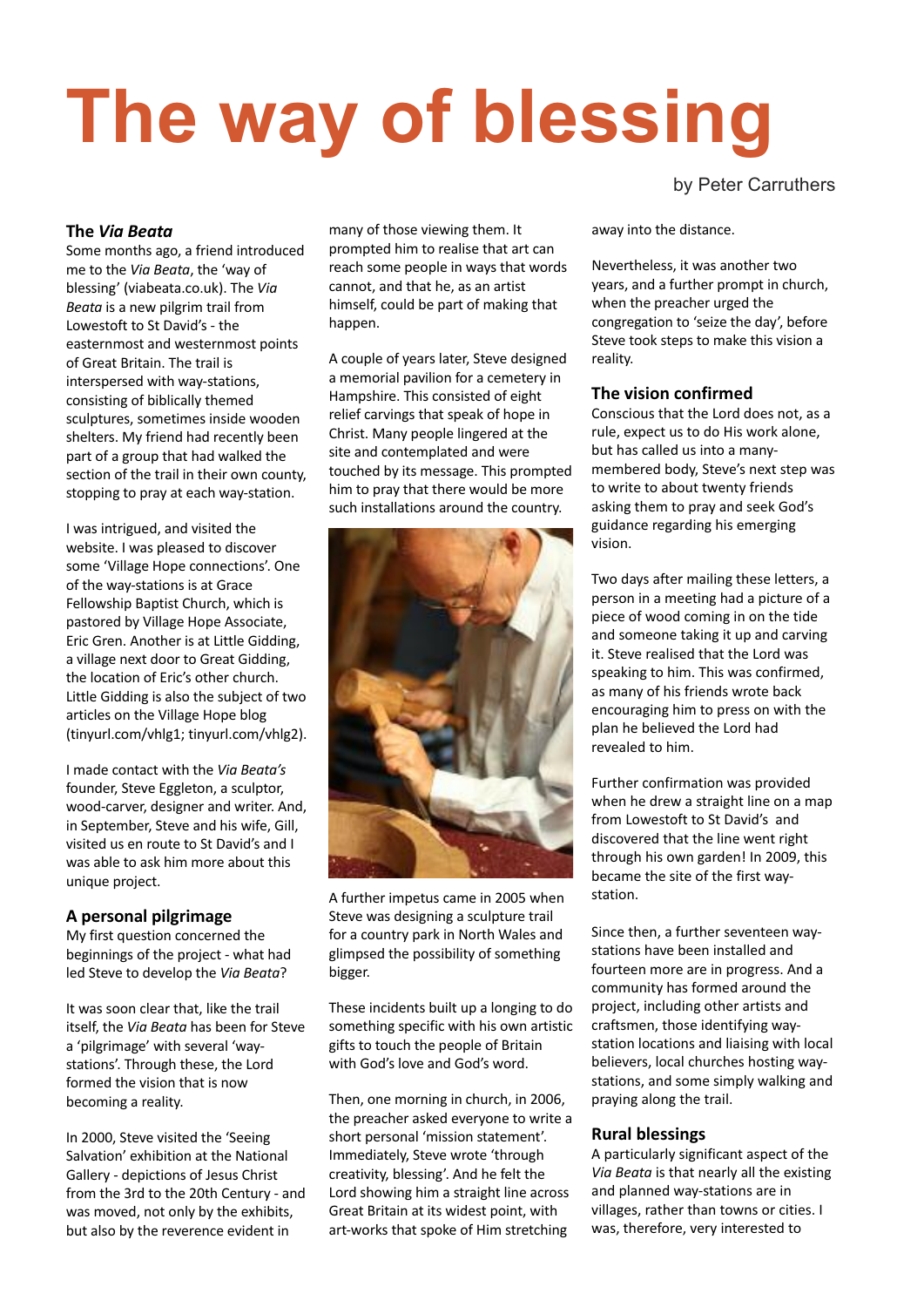know, 'how has the establishment of these impacted and blessed people and churches in rural areas?'.

As Steve and his team have travelled the *Via Beata* route, they have encountered many small rural churches and met many leaders who are struggling or feel isolated, and listened to their concerns and prayed with them. Shortly after returning from their recent trip to St David's, several church leaders in the villages they had visited on the way (in Wales, Worcestershire and Warwickshire) wrote, speaking of how they were encouraged and inspired by the visit and the *Via Beata* vision.

The project has been most effective, however, where local people have got involved in making the art-work for their village. This has provided opportunities for workshop weekends, which usually include <sup>a</sup> church service of one sort or another. And when the work is complete, there is <sup>a</sup> service of blessing to commission the way-station.

For example, at the village of Bluntisham in Cambridgeshire, <sup>a</sup> carving workshop weekend in the There are also many individuals who use the way-stations regularly as places to be quiet, some of whom are happy to have local Christians speak and pray with them.

#### **Reflections**

As I reflected on the story of the *Via Beata*, several themes emerged, which may provide signposts on each of our own journeys and in our journey together as God's 'pilgrim people'.

**'An idea whose time has come'.** Not all Christian initiatives are an 'idea whose time has come', but the *Via Beata* clearly is. And, as Victor Hugo wrote, 'no one can resist an idea whose time has come' i . For believers, this means, seeking to discern what God is initiating and blessing, 'seeing what the Father is doing, and doing likewise', as did Jesus Himself (John 5:19).

**'Through creativity, blessing'**. Not everyone responds readily to arguments and propositions. Beauty (and goodness) can touch people when words fail. Creative expression and good people are an essential apologetic for our faith and <sup>a</sup> signpost to lead people to Jesus. Out of



**Way-station at Little Stukeley**

church room included <sup>a</sup> Sunday morning cafe-church outreach attended by several local families. A second weekend, <sup>a</sup> month later, when the figures made during the first weekend were painted, involved many more local people, some of whom had never attended the church before. And <sup>a</sup> service at the end to commission the way-station was packed, and provided <sup>a</sup> great opportunity to preach the gospel. The local church now plans further follow-up.

concern to avoid any hint of the worship of images, evangelical churches have tended to focus on words alone and stripped worship and church life of any visual art and creativity. In doing so, maybe we have thrown out the baby with the bath water?

**'Using our gifts'**. A central theme in Steve's story above is how the Lord made it possible for him to use his artistic gifts for the Lord's work. Not all of us are artists, but we all have God-given gifts, which we are to use to worship and serve Him and others. In the final account, it is what we have done with the talents the Lord has given us that matters (Matthew 25:14-30). For individuals, this means discovering our gifts and calling and seeking to find ways to deploy them. For church leaders, this means recognising people's gifts and creating contexts and platforms for them to be expressed and used.

**'Between the way-stations'**. The account above has necessarily majored on the way-stations, as the central focus of the vision that the Lord revealed to Steve and which he has taken forward. However, for those walking and praying the trail, most of the time is spent between the waystations, amidst the beauty of God's creation in the British countryside. As well as well-attested therapeutic benefits of outdoor exercise, God's creation expresses God's glory (Psalm 19) and His 'eternal power and Godhead' (Romans 1:20).

**'Pilgrims on the earth**'. Finally, the *Via Beata* reminds us that we are all 'pilgrims on the earth' on <sup>a</sup> journey to <sup>a</sup> 'better, that is, <sup>a</sup> heavenly country', to the 'city God has prepared' for us (Hebrews 11:13-16). And through all the twists and turns and ups and downs, with Jesus alongside us always (Matthew 28:20), and the great cloud of witnesses surrounding us (Hebrews 12:1), that way is surely <sup>a</sup> 'way of blessing' for all who follow it.

*Blessed is the man whose strength is in You, whose heart is set on pilgrimage. As they pass through the Valley of Baca, they make it <sup>a</sup> spring; The rain also covers it with pools. They go from strength to strength; each one appears before God in Zion. (Psalm 84:5-7).*

i Literally, 'one cannot resist the invasion of ideas' ('on ne résiste pas à l'invasion des idées)

*If you would like to know more or get involved in the Via Beata, then visit the website at viabeata.co.uk or contact Steve at steve@ViaBeata.co.uk.*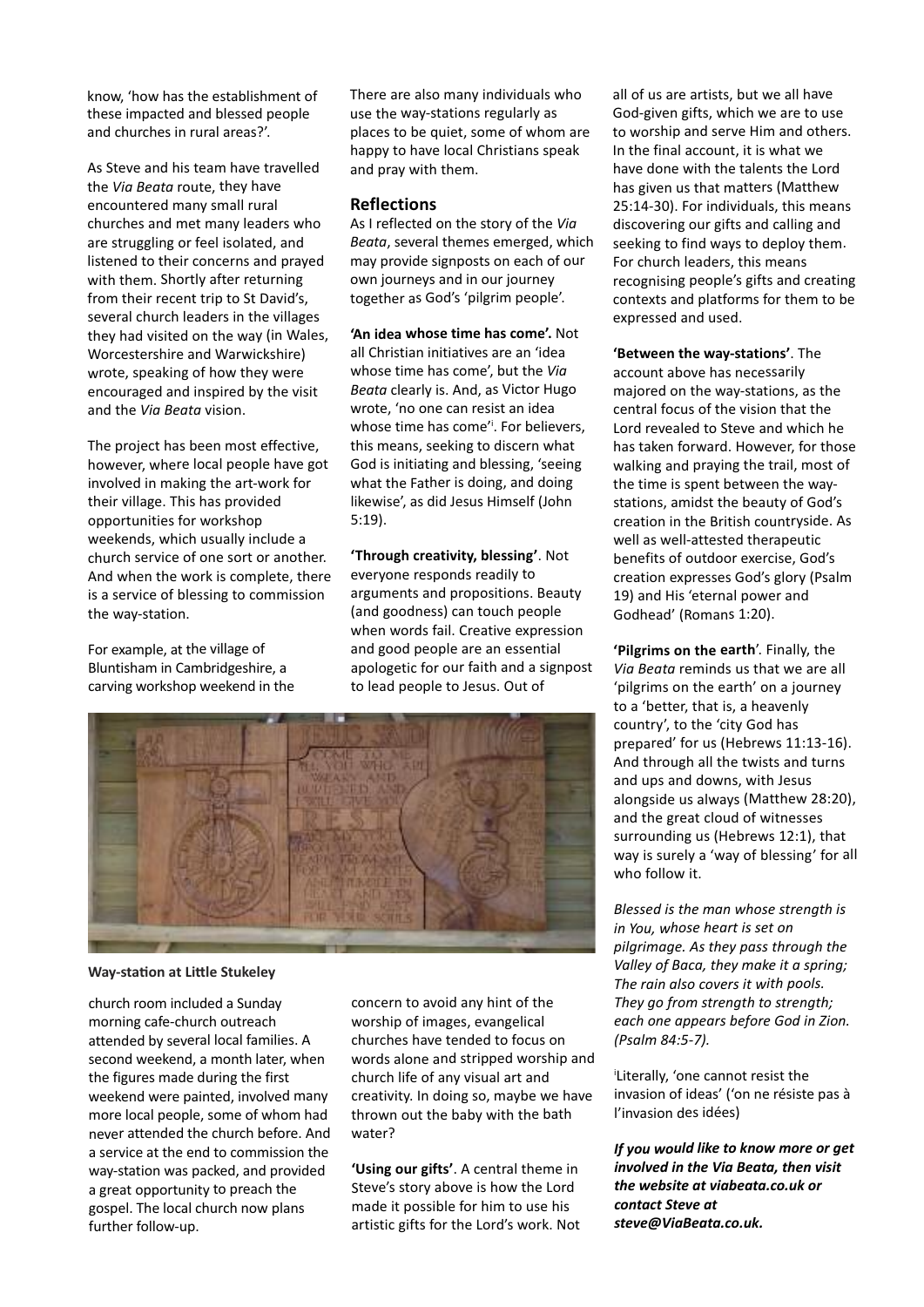# **Street prayer**

by Marcus Roberts

*Earlier this year I met with Marcus Roberts. Marcus is the founder and leader of 'Street Prayer'* (streetprayer.org), an initiative that started in Oxford, but is now seeking to reach out into the villages of Oxfordshire, and to towns and villages beyond. Marcus is also a leader of Rivers of Life Church in Oxford *(riversoflife.co.uk). Here he tells the story of Street Prayer. (Peter Carruthers)*

'Heart-warming' best describes our first prayer breakfast in our street! People we had passed on our street for years without knowing them were now singing and praying together with us.

My family moved to Oxford in 1995. We soon got to know a Christian family living opposite, but it was not until 2007 that it occurred to us to visit everyone on our street (of about a hundred homes) and invite them to a prayer breakfast.

So three teams of two called on each home. The response was surprisingly positive. Most people we visited said it was a good idea. About a quarter said they would come, and on the day •"Why hadn't we done this before?!"

•"It's a really good opportunity that we have as Christians to be together as one Church."

•"I live on my own. I love people and company. I also like singing hymns, so I enjoy it very much. I'm very pleased they knocked on my door that morning."

•"I never really used to say hello to that many neighbours, except for my immediate ones, but now I know lots of people on the street."

#### **Big Breakfast Day 2010**

Three years on, and word had got around as to what was happening



**Prayer breakfast Rose Hill, Oxford 2019**

we were twenty people. Warm friendships were formed; others were added later.

From then on we prayed together every month for our street and area. During that first year, we also had a meal together every month that year, with people from neighbouring streets joining in. Here are some comments from those who came:

in Marston, our area of Oxford. Church leaders from across the city of Oxford designated a day to encourage Christians to invite their neighbours to a breakfast.

Those who were inspired to host a breakfast in their street joined church leaders (and the Lord Mayor) on a snowy Saturday morning in January 2010, to pray for an event to be held at the end of that month. About fifty attended, and on the 'big breakfast day', over twenty groups met around the city (see tinyurl.com/streetprayer).

In the years since then, our team was small. We held breakfasts for the whole of Marston three or four times a year, and new residents often came. Several overseas visitors to the UK turned up out of curiosity. "It's the first time we have had a meal with English people", some said. A few of them attended bible studies, came to Jesus and were baptised. There were also one-off breakfasts in another area of Oxford and in the village of Eynsham. We believe they were fruitful in joining neighbours together and encouraging people to congregate locally.

#### **A new direction**

In 2018 we embarked on a new journey, which we hope will help expand the movement. Our main aim now is to work and pray such that the Lord will raise up workers in each area that an event is held.

It is not our desire that Street Prayer become a big organisation. Rather we want to be a catalyst to encourage believers everywhere to put on events and invite their neighbours for a meal, prayer and singing.

We planned a breakfast around a household in an area of Oxford called Rose Hill. We visited as many homes as possible, getting to know neighbours and inviting them to come. The Methodist Church, which owns the only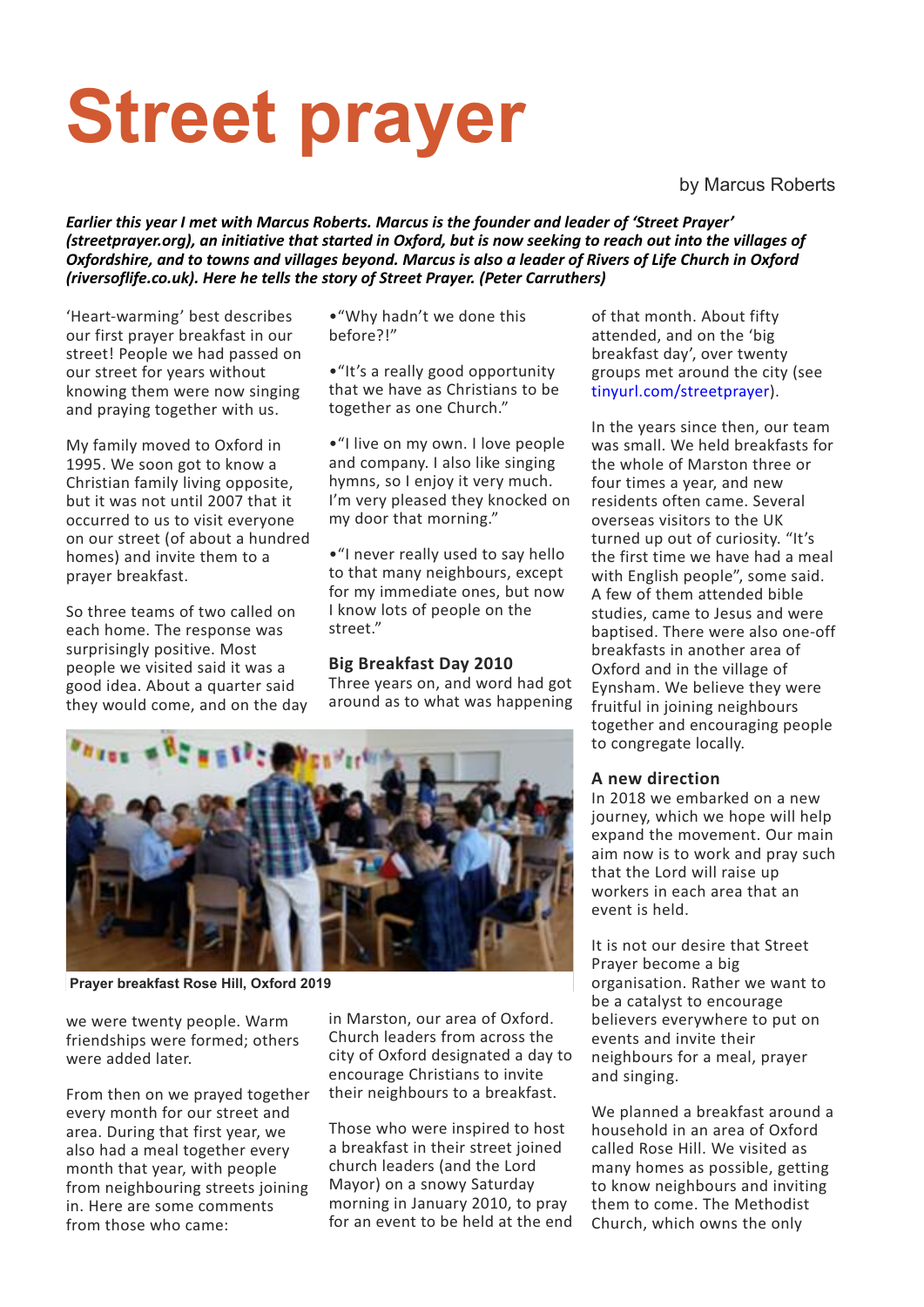### **Percy Tyler**



Christian building in the area, provided the venue. About 40 people came, and from that number the Lord raised up a team who would take on the work in Rose Hill.

In 2019 the team held a breakfast in the new Rose Hill Community Centre, having visited many of the homes which showed interest the previous year and many more beyond. About 50 people attended; several of whom did not go to any church.

As a follow-up one of the Rose Hill team put on a barbecue at his home and invited his neighbours; nearly half of the 20 who came were not yet believers. A young couple next door who had just moved in came, and when it rained we used their verandah! The Rose Hill team are now praying about how to follow that up and for what event to put on next.

#### **World Street Prayer Day 2020**

We are now looking forward to and planning a 'world street prayer day' on Saturday 9 May 2020. This is a day for Christians everywhere to put on an event and invite their neighbours to eat, pray and sing together. Whether you are in a city, a town, a village or a hamlet, please consider joining in and making it a day of feasting and joy for Christians everywhere!

Putting on just one event like this and visiting your neighbours, can help find out who are believers in your street or area and from then on, form friendships, pray and encourage one another.

#### **The challenge**

Jesus tells us to love one another with brotherly love. We do not choose our brothers and sisters in the faith: God does! It is a great blessing and a challenge to learn to love those believers that the Lord has given us as neighbours. Jesus prayed: "That they all may be one, so that the world might believe." Our unity in a congregation miles away is not going to influence our neighbourhood, but developing our love and unity with believers on our street or in our village will be noticed by all.



*If you are interested in putting on an event in your street or village or would just like to know more, visit the Street Prayer website at streetprayer.org or contact Marcus at*

*info@streetprayer.org. And if you do run an event, both the Street Prayer and Village Hope teams would very much like to know and hear your testimonies.*



It has been pointed out that the second leader of FEB was omitted from the list on the back page of the Centenary Celebration pull-out sent with the previous edition of Village Link. We apologise for this error. Percy Tyler, with his wife Dorothy, took over leadership from George Fox, and they led the work until Arthur and Bessie Bryers succeeded them. He was part of the Band from the earliest days, and was instrumental in moving the work in the direction of the villages and in opening up the work in Ireland.

His words to those seeking a calling to witness in the villages still speak to us today. "Be sure of this, the Spirit of God always calls hearts to rest. If you have not got rest in your heart, do not move; and then don't move until He gives you His Word; for there will come a time, in village life at least, when you have nothing else to stand upon but the Word of God which abideth for ever."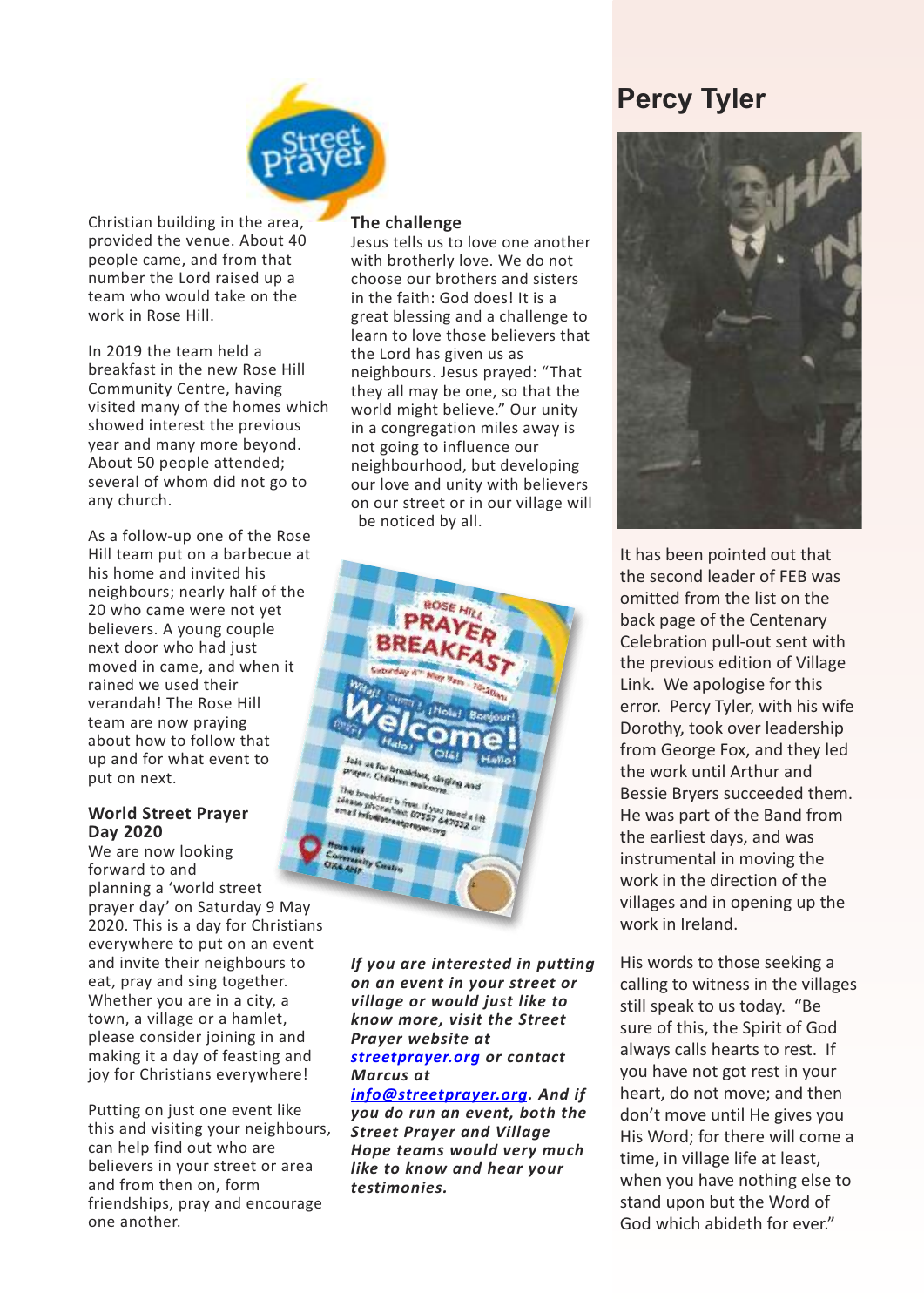## **The wonder of the seasons**

**by Abigail Carruthers Images: Abigail Anastasia Photography**

As the nights draw in, and the days get colder, we may not be looking forward to a long, cold **winter. But the changing seasons are important. They always have been, and always will be; as God promised, "while the earth remains, seed time and harvest, cold and heat, summer and winter, day and night, shall not cease" (Genesis 8:22).**

In a busy, changing world, perhaps the seasons are needed as something eternal. Having cold weather means we look forward to warmer weather. As C S Lewis writes, in The Screwtape Letters, "He gives them the seasons, each season different yet every year the same, so that spring is always felt as a novelty yet always as the recurrence of an immemorial theme."

This colder weather, and seemingly constant rain, makes us want to spend little time outdoors. But, take time to observe God's creation at this time of year. Changes are happening in nature. The theme of 'journeys' in this issue reminds us that the swallows have long gone, having departed on the the long, difficult journey to warmer climes in Africa. Puffins,

who spend just five months of the year in summer on land to breed, are now spending the winter bobbing around, far out at sea. At the first outlook, nature may not seem organised, but there is order and logic. Trees lose leaves at the right time in order to conserve water and energy over winter. Hedgehogs hibernate because

food is scarce.

The trees are beautiful at this time of year, with every leaf a different colour. Nature just shouts out how amazing God is - "The heavens declare the glory of God, and the sky above proclaims his handiwork" (Psalm 19:1). As a biologist, the more I research and

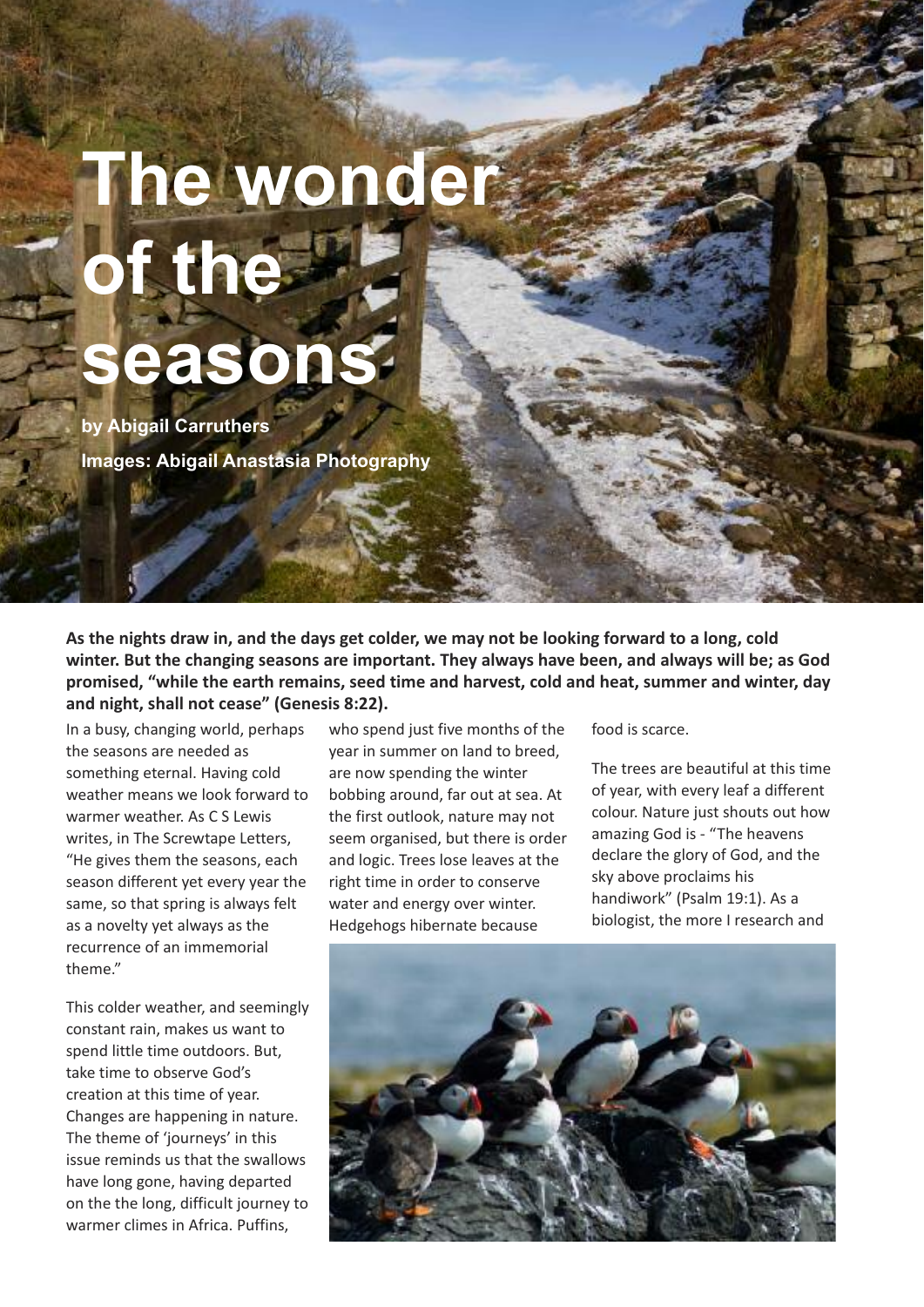read, the more astonishing I find God's creation to be. For example, the worsening weather and decreasing light is detected by

frosted spiders' webs; when you look at dead leaves on the ground close up, and see actually how pretty they are!



trees, which use hormones to trigger leaf fall.

However, just at the moment, the fields look a bit dull and tired, and the sky is always grey. But there is lots to look forward to. I love those beautiful winter mornings, crisp, cold, frosty and sunny. The sun's rays glisten on the frost after a beautiful sunrise. They are the sort of mornings when you want to be out for a walk. Everywhere you turn there is something new to see: the reflection of the sun in the

So, take time to observe, watch and just be in God's creation. It is amazing what you see if you take that time to stop. You may have times of doubting God, and if this happens, take a look at His creation.

*"Yet he did not leave himself without witness, for he did good by giving you rains from heaven and fruitful seasons, satisfying your hearts with food and gladness." (Acts 14:17).*





1. Which two tribes of Israel have 'seen a great light' (Isaiah 9)?

2. Of which tribes of Israel were Zechariah & Elizabeth, Joseph & Mary and Anna?

3. In Jesus' genealogy in Matthew, five women are listed. One is Mary. Who are the other four, and what is special about them?

4. According to the Gospels, which four places did Jesus live in or visit during his childhood?

5. How many dreams are mentioned in Matthew's account of the Nativity and who had them?

6. Where is Peter Paul Rubens' painting of the Adoration of the Magi?

7. When (day & month) did Good King Wenceslas 'look out'?

8. Which city has a square named after Good King Wenceslas?

9. How does Good King Wenceslas like his pizza?

10. Where's the connection between the carol, While Shepherd's Watched, and King Alfred?

11. What is ignited at the end of this year's John Lewis Christmas video?

12. In which year did Christmas day become a public holiday in Scotland? 1745, 1871, 1928, 1958, 1965 or 1974?

#### **Answers:**

1. Zepulun and Naphtali; 2. Levi, Judah, Asher; 3. Tamar, Rahab, Kuth, Bathsheba; all were Gentiles; 4. Bethlehem, Egypt, Nazareth, Jerusalem; 5. Four -Joseb had three, the wise men pad oue) er kings College Chapel, Cambridge; 7. 26th December; 8. Prague; 9. Deep-pan, crisp and even'!; 10. Winchester, the carol is nensly and Go Old Minchester, King Altred is buried in Winchester; 11. A Christmas Buppnd: J811'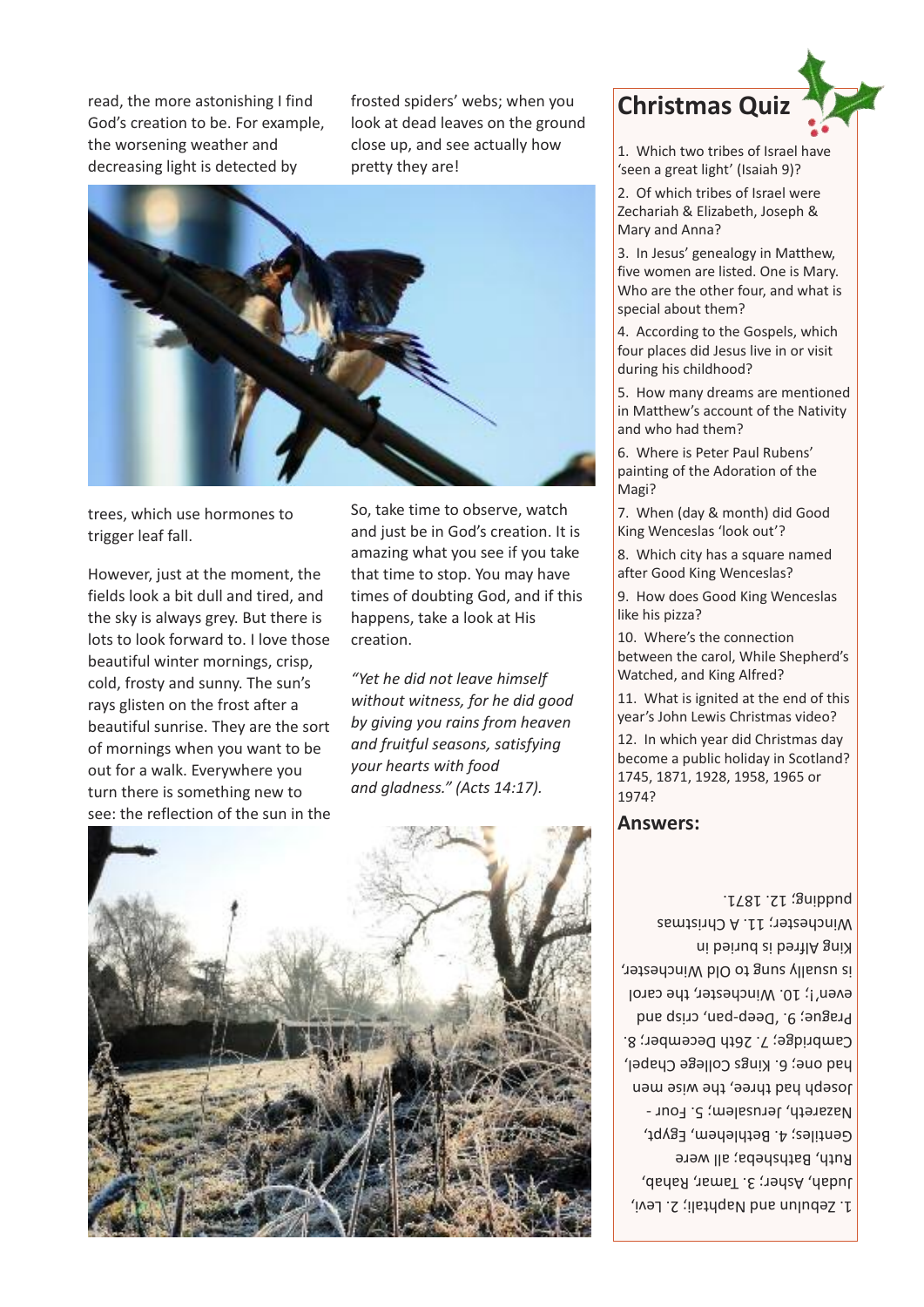# **God's transforming gift**

#### by Eleanor Prince

**I admit it, I am one of those people who will be playing Christmas music in October, watching Christmas films in September and planning people's Christmas presents throughout the summer. I just love Christmas and everything that comes with it; the frosty mornings, the food, the decorations and songs being played in every shop up the sparkly lit high street.**

We know that it can be so easy to be distracted from why we actually celebrate this holiday, but the Christian message is still evident in so many of our favourite films, stories and traditions. My favourite Christmas book, Charles Dickens' 'A Christmas Carol', tells the story of how a grumpy, selfish, old man who hates

Christmas and cares nothing for the poor, transforms to become a loving, generous and good man.

On Christmas Eve, Ebenezer Scrooge is visited by his late business partner's ghost who is weighed down by the chains of greed, and warns Scrooge to change his own life or he will suffer the same consequences. Three ghosts then visit Scrooge throughout the night to help him understand his wrongdoings and influence him to change his ways. The Ghost of Christmas Past takes Scrooge back to his childhood to remind him of his innocence, his loneliness, his first Christmas party and later on in life when his fiancée ended their relationship because of his greater love for money. The Ghost of

Christmas Present sends him to a family meal he recently refused an invitation to, where Scrooge discovers the youngest is seriously ill. Finally, the Ghost of Christmas Yet to Come shows Scrooge's death and the lack of sympathy from others for his passing.

Utterly moved by the three different perspectives of Christmas, Scrooge wakes up on Christmas morning and vows to be a good man, be generous to the poor and look after his family. This story carries the Christian message that even the worst sinner can repent and be saved. As we know, the reason we celebrate Christmas is because Jesus was born to save us and those like Scrooge.

As a young person in today's society, I have come across many 'pretransformed Scrooges' who no longer believe that the Christmas story is relevant and that Christmas should now line up much more with the views of today's secular society.

In fact, there is a 'Scrooge' in the Bible, Zacchaeus the tax collector. After being noticed and called down from the tree, Jesus stayed in his house and Zacchaeus chose to change his ways and give half his possessions to the poor and four times to amount back to anyone he cheated.

Our God is so generous that he gave us his one and only son, and something we can hold onto, despite what society says, is that we have been saved and in the 'Yet to Come', he will be back again.

*"For the Son of Man came to seek and to save the lost." Luke 19:10*

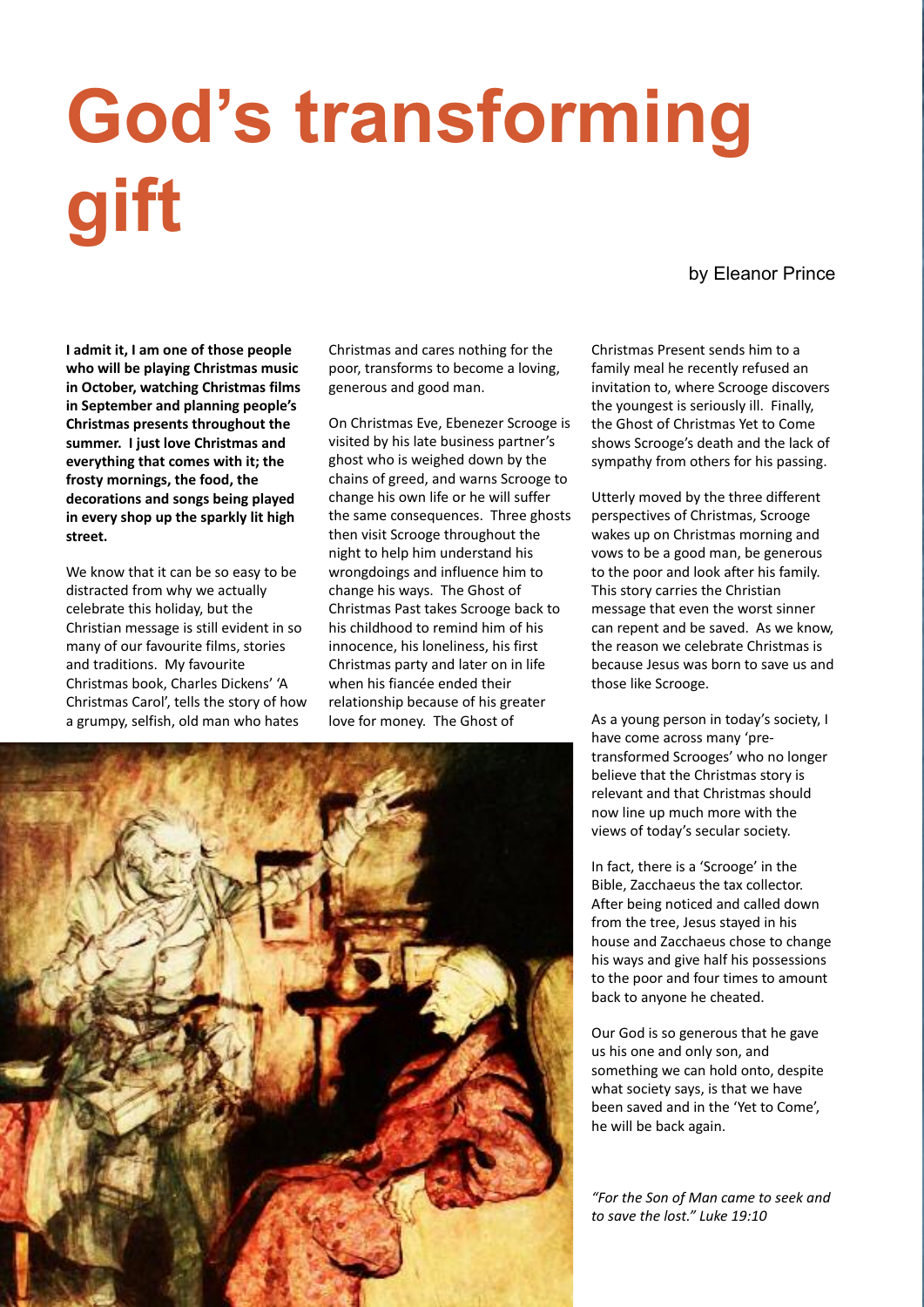# **The Christmas angel**

**A story based on real events**

#### **by Tim Prince**

**It was the night before Christmas, but rather than peaceful expectation, my mind was a whirl. I had just about wrapped up everything at the office after lunch and caught the end of the office party downstairs. There were a few last minute presents to buy, and I dashed around town concentrating completely on fulfilling my shopping list. Then I hurriedly packed my suitcase for a short family Christmas get-together, but couldn't quite decide if I had stuffed enough shirts in or had remembered my toothbrush.**

**My destination was many miles away, and to make matters worse the weather forecast was deteriorating every time I checked it. The motorway would be jammed with commuters racing home, and late December meant that most of the journey would be made in darkness.**

**I don't need to describe the details of the drive. Suffice it to say that, when my junction finally rolled into sight, I heaved a huge sigh of relief and pulled off down the slip road. The traffic subsided and I found myself on a quiet road heading out into the darkness of the countryside.**

**Then the snow began to fall. At first it drifted lazily down, the perfect accompaniment to Christmas , but it quickly gathered in intensity until, just ten minutes after leaving the lights of the motorway, I found myself wishing I was back under their neon glare. My speed dropped and my fingers tightened around the steering wheel as the conditions worsened, and realisation slowly dawned that I wouldn't make it in**

**time for the roast goose that traditionally marked the occasion.**

**As the journey draws to a close, the ground rises into some low hills and the roads narrow until, in some stretches, they become single track with passing places. As I unwillingly applied more pressure to the accelerator to climb into the hills, I realised that it had been snowing up there for a long time, because the roads became white and the verges were mounded with snow spattered by mud from passing vehicles. The car lost its grip several times, and I began reluctantly to wonder whether to give up completely.**

**As it was, my decision was made for me. I drove hesitantly into a dip lined with high hedges, and as I tried to come out the other side, my wheels span and I slid wearily backwards. My desperate attempts to struggle out just seemed to make matters worse.**

**The car settled for the last time in its icy cradle and I smacked the steering wheel in frustration. Why would anybody in their right mind travel at such a stupid time, anyway? I closed my eyes, hung my head, and breathed slowly and purposefully to regain my composure.**

**Quite unexpectedly there was a sudden knock on my window. Surprised, I lowered the window and felt a blast of cold air invading the warm interior. A man was standing outside, dressed in a large coat and hood that virtually covered his face, except for a pair of eyes and a bushy beard and moustache.**

**"Stick it in second gear, add some gas, and let the clutch off slowly like," he said with a slight country accent. "I'll give a shove from behind."**

**Before I could reply he disappeared around the back, so I raised the window and set the car as he had suggested, but I knew it wouldn't work following the mess I'd made earlier trying to extricate myself. I couldn't see him out of the rear window to coordinate our efforts, so I just lifted the clutch and waited for the wheels to spin.**

**To my amazement the car moved slowly but effortlessly forward. Any second I thought that the conditions would reassert themselves but I climbed steadily to the top of the rise. Filled with gratitude I got out of the car to thank my rescuer, but as I walked to the rear, the smile died on my lips. The road was completely empty.**

**For a moment I tried to grasp where he had gone, but both behind and in front were clear, and the hedges were impenetrably thick and thorny. Stunned, I got back behind the wheel and carefully continued my journey. My mind raced, but it was not filled with the same concerns as before. Slowly and inexorably I realised that, just as two thousand years ago God had sent messengers to speak to the shepherds out in the fields, so He had graciously reached down to me in my seasonal ignorance of Him and sent His angel to shake me awake.**